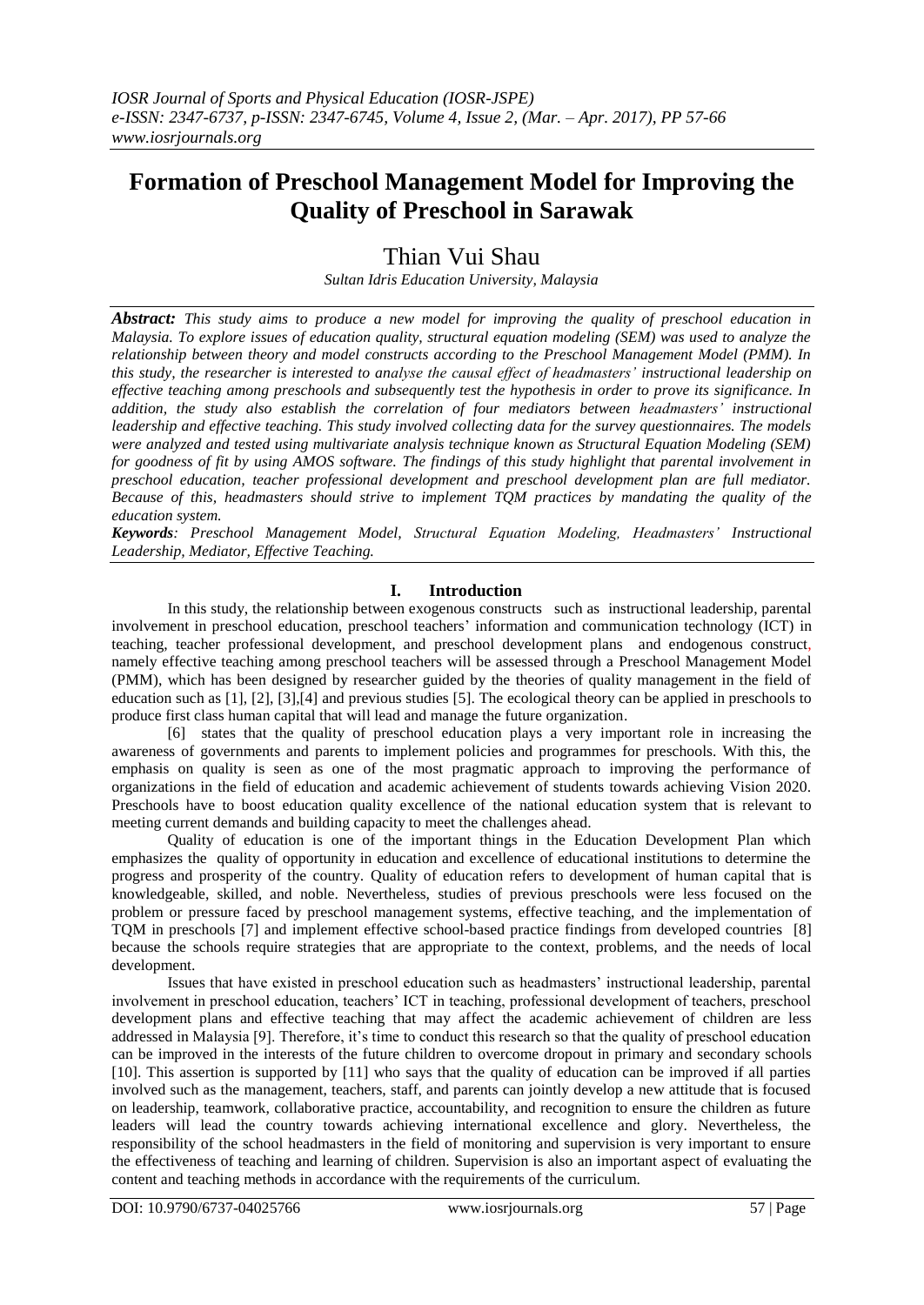In this study, the quality of preschool education will be reviewed based on the comprehensive Preschool Management Model in terms of effectiveness and school improvement which is the vision of the Ministry of Education for prioritizing key performance indicators (Key Performance Index, KPI) and National Key Result Areas (National Key Result Area, NKRA). The role of TQM principles in helping preschool classroom management as a method of improving the performance and the overall quality of the organization will be identified.

The results are expected to improve the quality of preschool education particularly in terms of academic excellence. Academic excellence is not only an important feature in the education management process which is increasingly important and challenging [13], but also coincides with the requirements of environmental factor in creating an effective learning organization in terms of systems thinking, personal mastery, mental models, shared vision, and learning team [14].

Preschool management model was tested with data based on instructional leadership of preschool headmasters, parental involvement in preschool education, preschool teachers' ICT in teaching, teachers' professional development, preschool development plans, and effective teaching for creating an effective preschool [15]. Teachers also have a personality or positive impact on their ability to manage schools more effectively [16] with the practices of headmasters' instructional leadership such as promoting the ideal, motivating and inspiring teachers and building intellectual stimulus.

The objectives of this study are as follows:

- 1. Identify whether instructional leadership of the headmasters affects effective teaching directly or indirectly.
- 2. Identify whether the involvement of parents in school education is a mediator of the relationship between headmasters' instructional leadership and effective teaching.
- 3. Identify whether preschool teachers' ICT in teaching is a mediator of the relationship between headmasters' instructional leadership and effective teaching.
- 4. Identify whether the teachers' professional development is a mediator of the relationship between headmasters' instructional leadership and effective teaching.
- 5. Identify whether the preschool development plan is a mediator of the relationship between headmasters' instructional leadership and effective teaching.

Based on the review of previous studies, the quality of the school depends on the model which has the criteria on a conceptual framework that can be used to answer the research questions. The overall conceptual framework for this study is shown in Figure 1 below:



**Figure 1** : Conceptual Framework Study

The conceptual framework study establishes the relationship between instructional leadership of the school headmasters, parents' involvement in preschool education, teachers' information and communication technology in teaching, professional development of preschool teachers, and preschool development plan for effective teaching in preschools.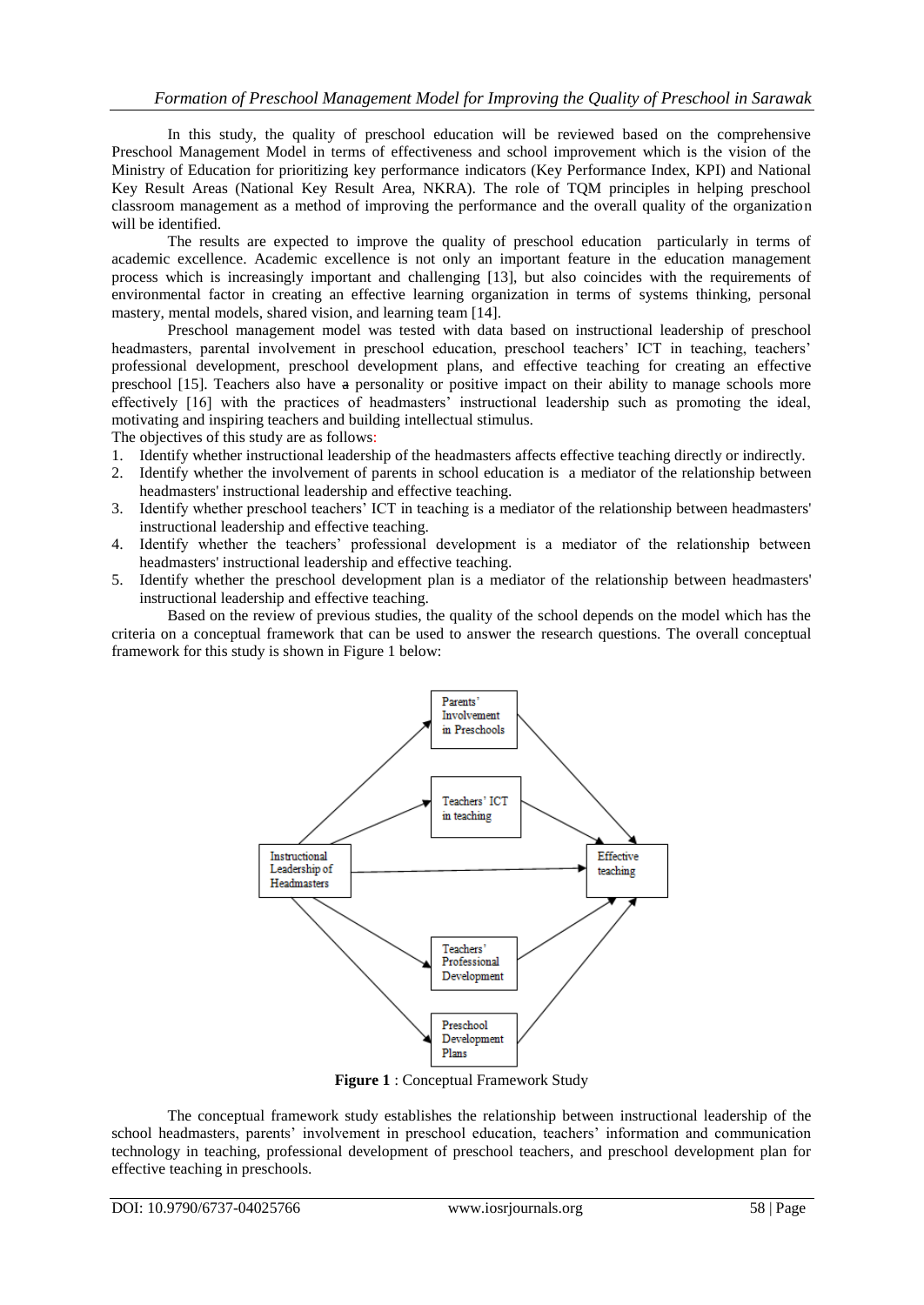In this study, instructional leadership of preschool headmasters consists of all actions and activities carried out by a school leader to strengthen the teaching and learning process in preschools. The range of actions and activities is suggested by [17], but focus more on instructional leadership towards the contribution on aspects of children's learning. In this case, the quality of preschool education will be reviewed through a preschool management model that has been established to improve the quality of preschool in the present and in the future.

### **Literature Review**

In order to achieve global excellence in education, many changes have taken place in the field of education in Malaysia. According to [18], it is natural that educational change will happen when there are rapid economical, social, political developments and the advent of information technology. Therefore, education system should prepare the younger generation to face the challenges of globalization, especially in the competitive pursuit of knowledge. This is because education is the main factor for the realization of national aspirations.

Instructional leadership of school headmasters plays an important role in providing education of the 21st century. Studies on effective schools, the implementation of changes and improvements that have been run in various countries by researchers earlier form the basics of the concept of instructional leadership [19]. It thus has strengthened the belief among policy makers and policy practitioners that instructional leadership is a major factor that makes schools effective [19]. When changes occur in education, headmasters as instructional leaders in schools should encourage teachers to achieve success academically, work harder, and willing to put effort into implementing changes in schools. This shows that the instructional leader is a key factor for the success of the preschools and preschool achievement by taking into account the Child Protection Act, the Education Act, and the importance of preschool education curriculum.

[20] says that the instructional leadership role of the headmaster is considered important in driving schools towards effective school. [21] has been used as a guide to the study. According to him, the ecological theory assumes that individuals need to interact with a variety of environments. This theory has several stages of development.The stages in the ecological model of human development depends very much on how it is related to ecology. This theory also takes into account the qualities of relationship between the importance of surroundings which can influence children development.

In this study, it will be reviewed in terms of interaction, parenting practices, openness, acceptance, school assignments, learning facilities at home, open days, activities, and preschool programmes. This is supported by [21] who says that parents are the most active environmental agents since a child is born, and it can affect a child's development. According to [22], parents are involved not just in school, but also at home in their children's education. However, according to [23], time constraints make parents less sensitive to their role in the education of children and let their children learn without monitoring. The involvement of parents in the home and at school continuously correlated with academic achievement of children [24].

Preschool teachers' information and communication technologies in teaching refers to use of ICT in the early stages of children by exposing them to multimedia and computer. This encourages them to learn better, faster, and more efficient. Early childhood exposure to ICT can also help develop critical thinking, creativity, thus improving their skills [25].

In this study, preschool teachers' professional development is a process for individuals, groups, and organizations to acquire more efficient and effective teaching and learning. In addition, [26] says that it is a process that requires a long period of training involving theory as the basis of practice, codes of conduct of its own, and a high degree of autonomy so that the teaching profession can be labelled as a professional.

School development plan is an approach to organizing relevant information about the current state of preschool to the desired future state. It also allows teachers to set short-term and long-term goals and aspirations. Moreover, [27] says that the preschool development plan must be flexible and sensitive to the situation of local plans to improve the quality of preschool education.

According to [28], effective teaching refers to teachers who can bring children to the learning outcomes of the past and teachers not only know the concept, but also need to apply the concept or practices in classes taught. This involves a structured teaching pattern in terms of organization and conscious classroom lesson content to produce high quality education [29].

Social learning theory proposed by [30] emphasizes that a preschool teacher's behaviour is influenced by the environment through reinforcement and imitation learning, and the ways of preschool teachers' thinking can influence the quality of teaching in preschools. According to [30], observing and imitating the behaviour and attitudes of others is an act of learning. [30] theory also explains that human behaviour in the context of continuous reciprocal interaction between cognitive, behavioral, and environmental influences.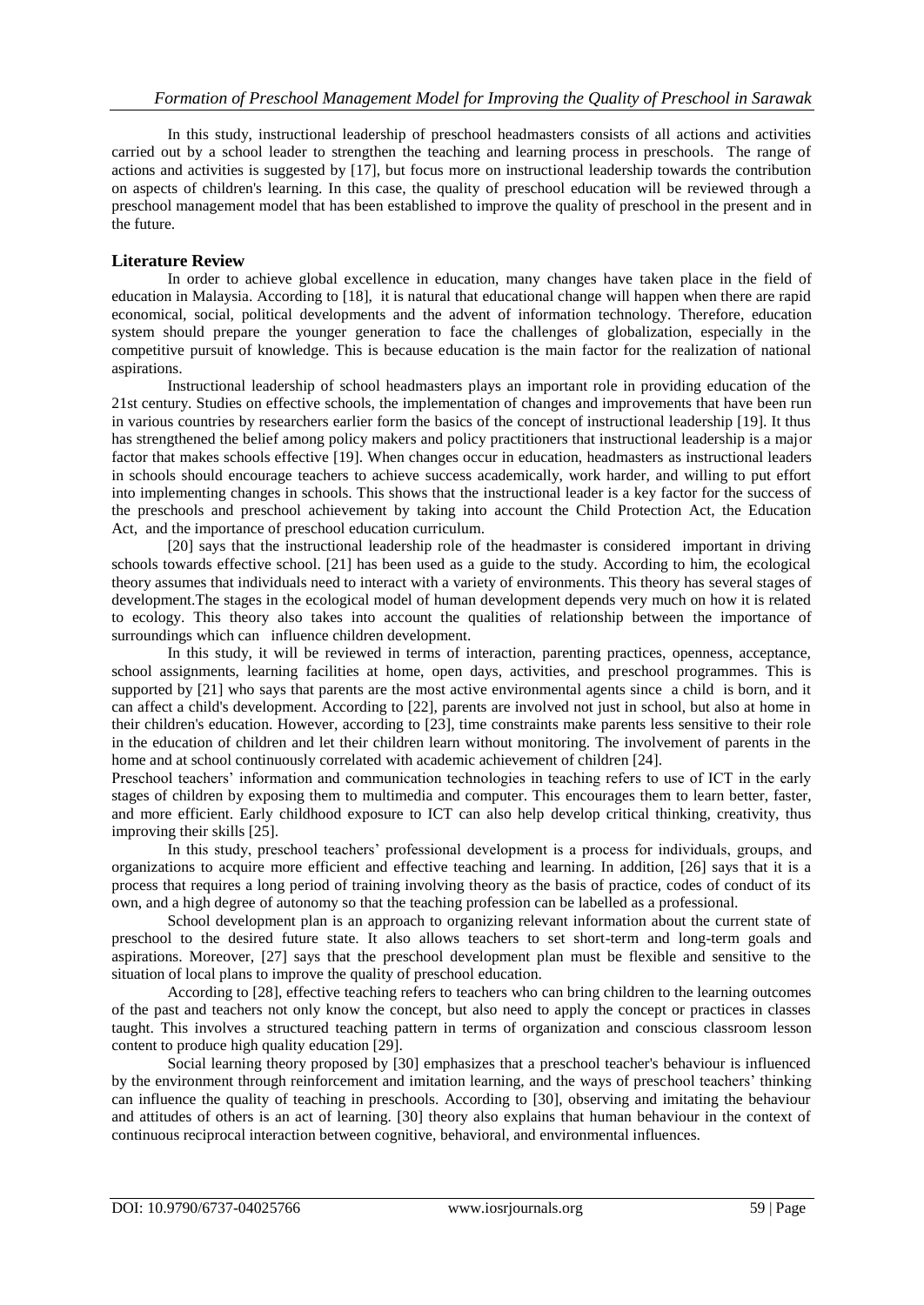The TQM philosophy was developed by [1] and [2]. According to [1], TQM can also be used in the field of education although it has been used successfully in business. TQM focuses on commitment to leadership and strong support from leaders in business in order to achieve quality awareness, involvement of all employees, continuous progress, and a systematic approach towards the success of the organization [31]. This opinion is supported by [32], which states that the school leaders should apply the ideas of TQM based on flexible, high commitment, and the government is targeting long-term strategy through customer satisfaction and confidence. In addition, [33] explains the ideas of TQM in education leadership, scientific methods and tools, problem solving, and organizational culture. [34] refers to the leadership in TQM that divides the work efficiency of individual leaders, shares ideas to give strong support [35] in order to work with teachers or administrators in achieving the organization's vision.

Based on the problems as discussed in research, the relationship between variable concept of instructional leadership of teachers, parental involvement in preschool education, preschool teachers' ICT in teaching, teachers' professional development, preschool development plans and effective teaching will be based on a model of a prior formation by researchers using conventional approaches SEM (Structural Equation Modeling).

#### **II. Method**

A pilot study was conducted in one hundred normal daily preschools to ensure that the questions in the questionnaire are well understood by respondents. Each preschool was represented by a preschool teacher. The selection of samples for respondents in the study was made randomly. This was done to evaluate the effectiveness of perceptions. The data were collected from 100 respondents in order to achieve the accuracy of the instrument as well as the reliability and validity of the instrument [36].

According to [37], Structural Equation Modeling (SEM) analysis method is designed to analyze quantitative data. SEM uses the test models for investigating the interrelationship of cause and effect between the variables in the study group. Model hypothesis proposed was used to test corresponding data collected from the survey respondents. In this study, SEM analysis was conducted using Analysis of Moment Structure (AMOS) version 23. In this research, Structural Equation Modeling (SEM) model with two-step approach proposed by [37] was used. According to [38], researchers should test the measurement model first, and if found fit to be accepted, then the researchers continue to test the structural model. Model structure is formed by correlating the measurement model.

Measurement model is part of the Structured Equation Modelling (SEM) which discusses the relationship between latent variables and variable observatories or each item. This is done to specify the relationshipbetween latent variables and each item [39]. When the measurement model has reached an acceptable overall fit, then the next step is to test the structural model. This test includes all structural path between the latent variables in the model and the overall fit of the hypothesized structural model.If the overall fit is unacceptable, then the model has to be modified based on the theory. [40] suggests categories fit in evaluating a model that has been built. Information about the kind of fit this category is summarized in the Table 1 as below:

| Name of category |                            | Name of index | Lavel of acceptance   |
|------------------|----------------------------|---------------|-----------------------|
|                  | Absolute fit<br>Chi-Square |               | P-value $> 0.05$      |
|                  |                            | <b>RMSEA</b>  | RMSEA < 0.08          |
|                  |                            | GFI           | GFI > 0.90            |
| 2.               | Incremental fit            | AGFI          | AGFI > 0.90           |
|                  |                            | <b>CFI</b>    | CFI > 0.90            |
|                  |                            | <b>TLI</b>    | TLI > 0.90            |
|                  |                            | <b>NFI</b>    | NFI > 0.90            |
| 3.               | Parsimonious fit           | Chisq/df      | Chi-square/df $<$ 3.0 |

**Table 1 :** The three categories of model fit and their levels of acceptance

This chapter discusses the methodology of the study.Hypotheses was tested by using the quantitative method. The study of the relationship between instructional leadership, involvement of parents in school education, teachers' ICT in teaching, teachers' professional development, the development plan and the effectiveness of teaching was carried out randomly on selected preschools. Primary data were collected using a questionnaire. Through research methodology described in this chapter, expected ways, methods, and approaches proposed are the most appropriate instrument to be used to achieve the objectives of this study.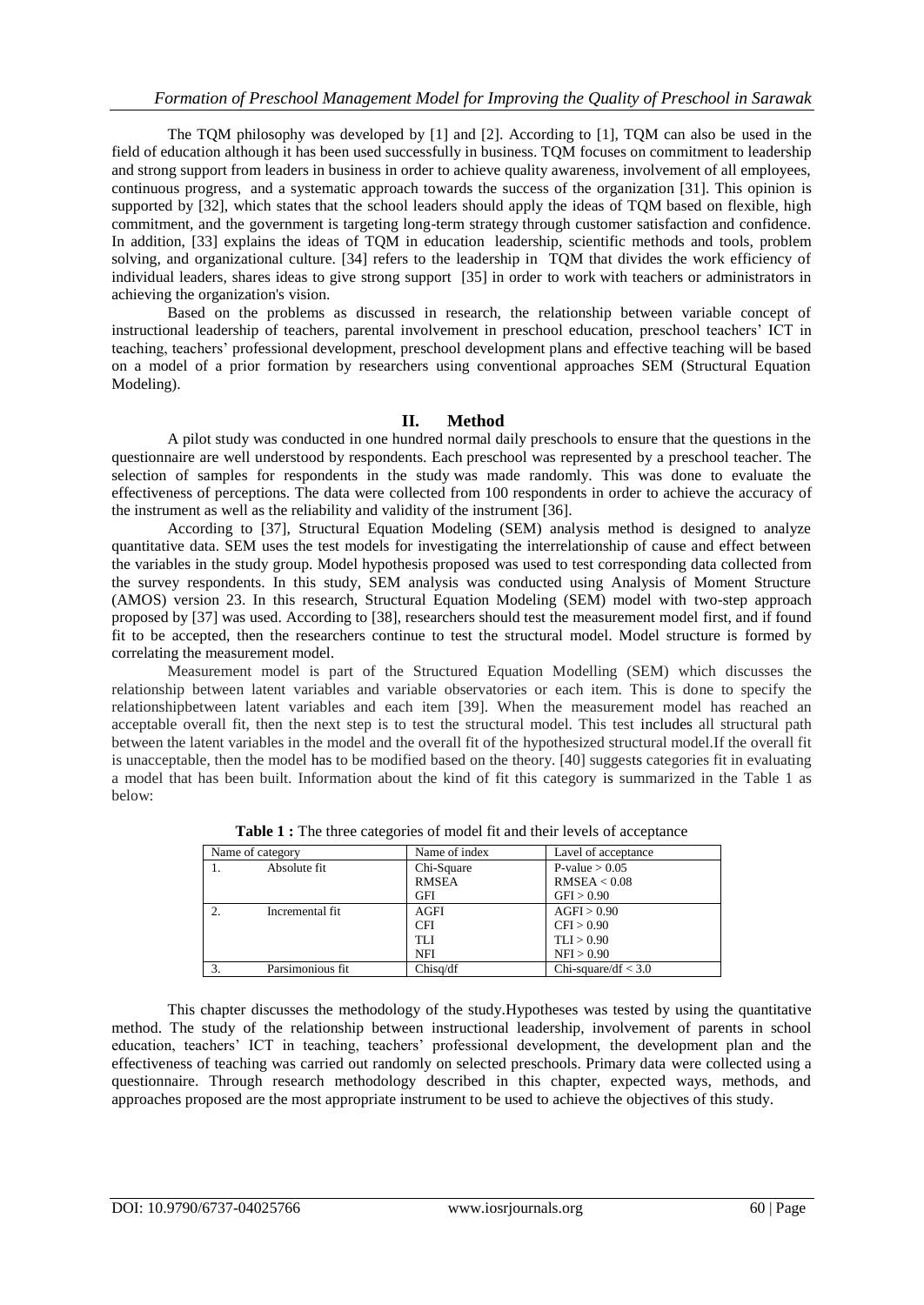### **III. Results**

Confirmatory Factor Analysis (CFA) is a special form of factor analysis. It is employed to test whether the measures of a construct are consistent with the researcher's understanding of the nature of the construct. The CFA procedure replaced the older methods to determine construct validity. Every measurement model of a latent construct needs to undergo CFA before modeling in SEM.

In this study, AMOS was run to calculate the standardized estimate and squared multiple correlations by clicking the respective box in the analysis menu. The standardized estimate indicates the factor loading for each item in a measurement model. Any item having loading less than 0.6 and R² less than 0.4 should be deleted from the measurement model. An item having low factor loading simply means that particular item is deemed useless to measure that particular construct. Keeping useless item in a model will affect the fitness index of the model.

Reliability will assess through three criteria namely, internal reliability using Cronbach alpha with threshold 0.600 and above [41] calculated using SPSS. While construct reliability (CR) should be 0.6 and above and average variance extracted (AVE) should be greater than 0.5 using AMOS application. The result is shown in Table 2 as follows:

The goodness of fit indexes were obtained for each construct as shown in Table 2 below.

|            | Absolute               | <i>Increment</i> | Parsimonio | Chi            | <b>Comments</b> |
|------------|------------------------|------------------|------------|----------------|-----------------|
| Contructs  | fit                    | al fit           | us fit     | Square /df     |                 |
|            | <b>RMSEA</b>           | <b>GFI</b>       | <b>CFI</b> | $(\bar{<}5.0)$ |                 |
|            | $\langle 0.08 \rangle$ | (>0.90)          | (>0.90)    |                |                 |
| KI         | .073                   | .991             | .996       | 2.410          | Achieved        |
| <b>PIB</b> | .000                   | .998             | 1.00       | 0.483          | Achieved        |
| <b>TMK</b> | .006                   | .992             | .995       | 2.228          | Achieved        |
| <b>PPG</b> | .076                   | .991             | .992       | 2.544          | Achieved        |
| <b>PPP</b> | .043                   | .995             | .997       | 1.497          | Achieved        |
| <b>PB</b>  | .079                   | .996             | 1.00       | 1.015          | Achieved        |

**Table 2:** Fit Indexes for the Constructs

After each construct had achieved goodness of fit index, then the structural model was drawn based on the result of measurement model. This structural model is shown in Figure 2.



**Figure 2 :** The constructs are assembled into Structural Model for path analysis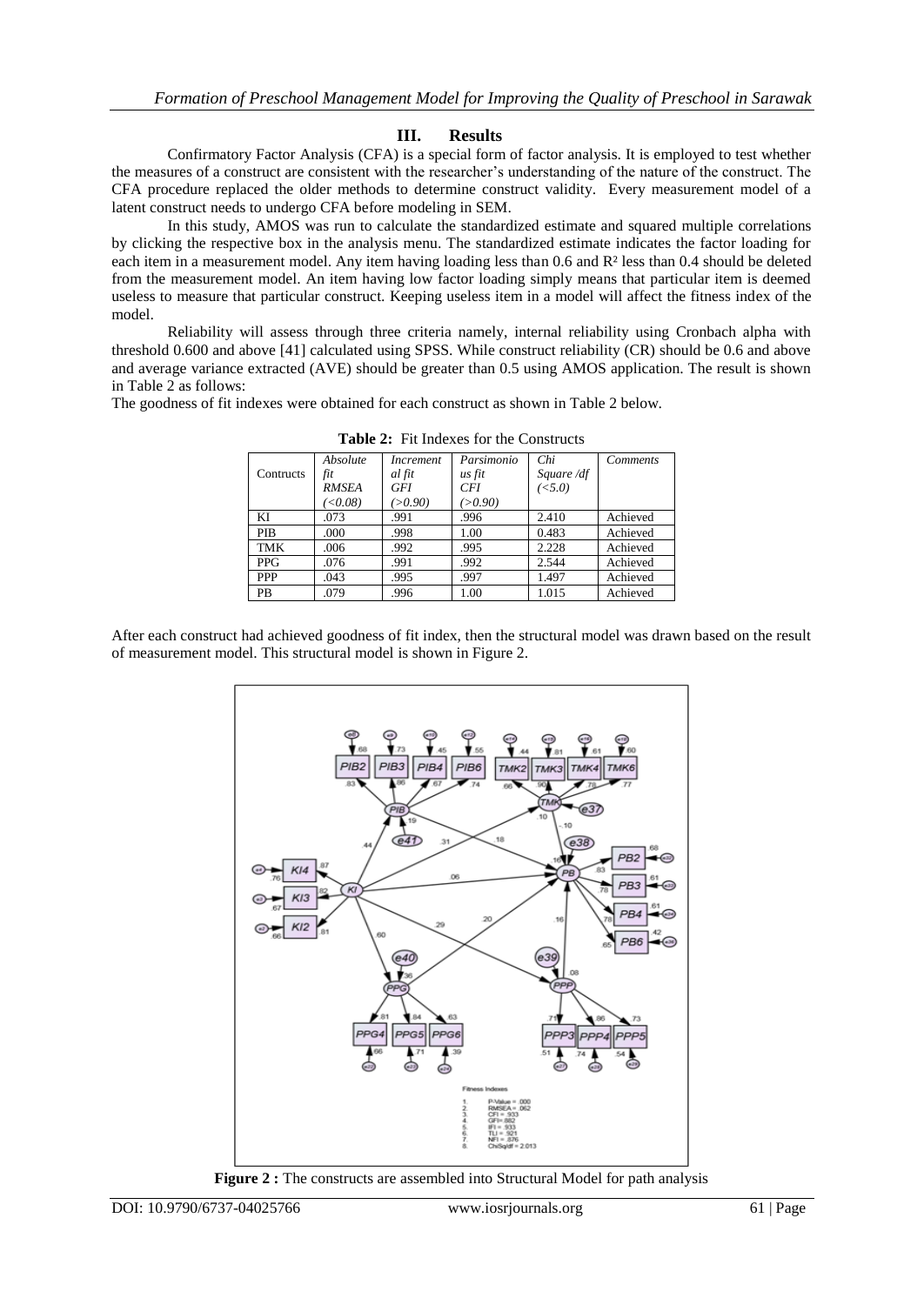Analyzing the mediator in this model:

i) Identify whether instructional leadership of the headmasters' affects effective teaching directly or indirectly.

**Table 3 :** The direct effect of headmaster' instructional leadership on effective teaching is significant (Beta Coefficient 0.27)

| Construct             | Path | Construct                                   | Estimate | Standardized<br>Estimate | C. R. | P-Value | Result      |
|-----------------------|------|---------------------------------------------|----------|--------------------------|-------|---------|-------------|
| Effective<br>Teaching |      | Headmasters'<br>Instructional<br>Leadership | 0.27     | 0.39                     | 3.779 | 0.001   | Significant |

The output in Table 3 shows beta coefficient (B1) is 0.27 and it has a significant effect on effective teaching (p-value < 0.001). In this study, the direct and indirect effect of independent variable on dependent variable will be examined.

ii) Identify whether the involvement of parents preschool education is the mediator of the relationship between headmasters' instructional leadership and effective teaching.

| Construct                                        | Path | Construct                                                 | Standardized | P-Value | Result                    |
|--------------------------------------------------|------|-----------------------------------------------------------|--------------|---------|---------------------------|
|                                                  |      |                                                           | Estimate     |         |                           |
| Involvement of parents in<br>preschool education |      | Instructional<br>Headmasters'<br>Leadership               | 0.44         | 0.001   | Significant               |
| <b>Effective Teaching</b>                        |      | in<br>Involvement<br>of<br>parents<br>preschool education | 0.18         | 0.020   | Significant               |
| <b>Effective Teaching</b>                        |      | Instructional<br>Headmasters'<br>Leadership               | 0.06         | 0.548   | <b>Not</b><br>Significant |

**Table 4:** The standardized regression weights and its significant for each path



**Figure 3 :** The procedure for testing involvement of parents in preschool education as a mediator

| $100000$ . The results of meanwhile result in                    |          |         |               |  |  |  |  |
|------------------------------------------------------------------|----------|---------|---------------|--|--|--|--|
| <b>Hypothesis Statement for Path Analysis</b>                    | Estimate | P-Value | Result        |  |  |  |  |
| Ha1: Headmaster' Instructional Leadership has significant effect |          | 0.001   |               |  |  |  |  |
| on Involment of parents in preschool education                   | 0.44     |         | Supported     |  |  |  |  |
| Ha2: Involment of parents in preschool education has significant | 0.18     | 0.042   | Supported     |  |  |  |  |
| effect on effective teaching                                     |          |         |               |  |  |  |  |
| Ha3: Headmaster' Instructional Leadership has significant effect |          |         |               |  |  |  |  |
| on effective teaching                                            | 0.06     | 0.548   | Not Supported |  |  |  |  |

**Table 5** : The results of Mediation Test (PIB)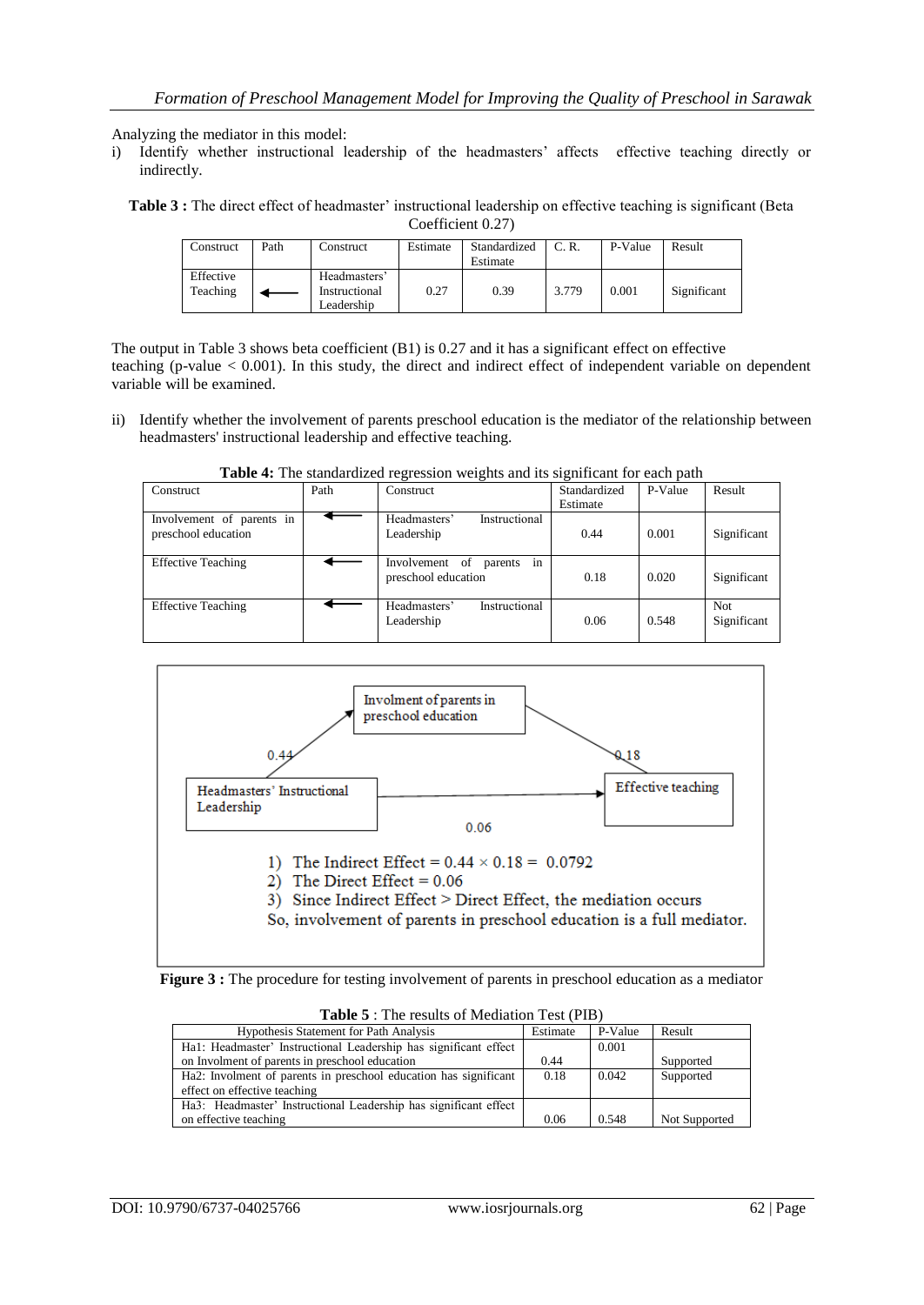**Conclusion :** Involvement of parents in preschool education is a mediating variable in the relationship between headmasters' leadership and effective teaching. The output in Table 5 shows the beta coefficient (B1) is reduced from 0.27 to 0.06 when involvement of parents in preschool education enters this model and the direct effect of B1 on effective teaching is no longer significant (p-value  $= 0.548$ ). Then the mediation is called complete mediation.

iii) Identify whether preschool teachers' ICT in teaching is the mediator of the relationship between headmasters' instructional leadership and effective teaching.

| <b>THOIC 0</b> F THE Standardized TextCoston weights and his significant for each path |                   |                                 |              |         |             |  |  |  |
|----------------------------------------------------------------------------------------|-------------------|---------------------------------|--------------|---------|-------------|--|--|--|
| Construct                                                                              | Path<br>Construct |                                 | Standardized | P-Value | Result      |  |  |  |
|                                                                                        |                   |                                 | Estimate     |         |             |  |  |  |
| Preschool teachers' ICT in                                                             |                   | Headmasters'                    |              |         |             |  |  |  |
| teaching                                                                               |                   | <b>Instructional Leadership</b> | 0.065        | 0.001   | Significant |  |  |  |
| <b>Effective Teaching</b>                                                              |                   | Preschool teachers' ICT         |              |         | Not         |  |  |  |
|                                                                                        |                   | in teaching                     | 0.042        | 0.167   | Significant |  |  |  |
| <b>Effective Teaching</b>                                                              |                   | Headmasters'                    |              |         | Not         |  |  |  |
|                                                                                        |                   | <b>Instructional Leadership</b> | 0.057        | 0.548   | Significant |  |  |  |

**Table 6 :** The standardized regression weights and its significant for each path



**Figure 4 :** The procedure for testing teacher professional development as a mediator

**Table 7:** The results of Mediation Test (ICT)

| <b>Hypothesis Statement for Path Analysis</b>                   | Estimate | P-Value | Results on Hypothesis |
|-----------------------------------------------------------------|----------|---------|-----------------------|
| Hb1: Headmaster' Instructional Leadership has significant       |          |         |                       |
| effect on preschool teachers' ICT in teaching                   | 0.065    | 0.001   | Supported             |
| Hb2: Preschool teachers' ICT in teaching has significant effect |          |         |                       |
| on effective teaching                                           | 0.042    | 0.167   | Not Supported         |
| Hb3: Headmaster' Instructional Leadership has significant       |          |         |                       |
| effect on effective teaching                                    | 0.057    | 0.548   | Not Supported         |

**Conclusion:** Preschool teachers' ICT in teaching is not a mediating variable in the Relationship between headmaster' leadership and effective teaching. The output in Table 5 shows that p-value for Hb2 is 0.167 and that for Hb3 is 0.548. Then preschools'ICT in teaching is not a mediator in this model because it has no significant effect on effective teaching.

iv) Identify whether the teacher professional development is a mediator of the relationship between headmasters' instructional leadership and effective teaching.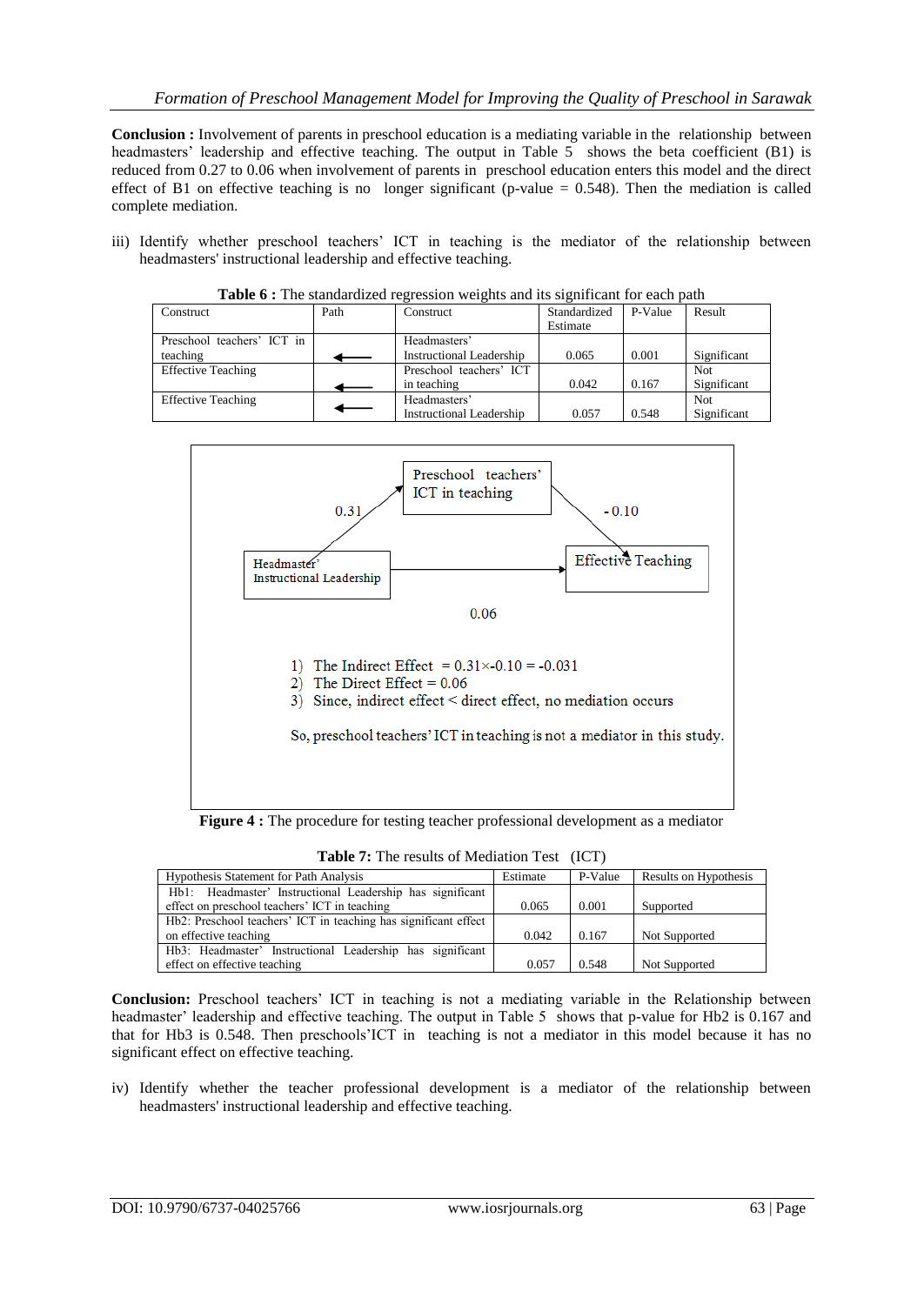| Construct                 | Path | Construct                | Standardized | P-Value | Result      |
|---------------------------|------|--------------------------|--------------|---------|-------------|
|                           |      |                          | Estimate     |         |             |
| professional<br>Teacher   |      | Headmaster'              |              |         |             |
| development               |      | Instructional Leadership | 0.60         | 0.001   | Significant |
| <b>Effective Teaching</b> |      | professional<br>Teacher  |              |         |             |
|                           |      | development              | 0.20         | 0.032   | Significant |
| <b>Effective Teaching</b> |      | Headmasters'             |              |         | <b>Not</b>  |
|                           |      | Instructional Leadership | 0.06         | 0.548   | Significant |

**Table 8 :** The standardized regression weights and its significant for each path



**Figure 5 :** The procedure for testing teacher professional development as a mediator

**Table 9 :** The results of Mediation Test (PPG)

| Estimate | P-Value | Results on Hypothesis |  |  |  |  |  |  |  |
|----------|---------|-----------------------|--|--|--|--|--|--|--|
|          |         |                       |  |  |  |  |  |  |  |
| 0.60     | 0.001   | Supported             |  |  |  |  |  |  |  |
|          |         |                       |  |  |  |  |  |  |  |
| 0.20     | 0.032   | Supported             |  |  |  |  |  |  |  |
|          |         |                       |  |  |  |  |  |  |  |
| 0.06     | 0.001   | Not Supported         |  |  |  |  |  |  |  |
|          |         |                       |  |  |  |  |  |  |  |

**Conclusion :** Teacher professional development is a mediating variable in the relationship between headmasters' leadership and effective teaching. The output in Table 8 shows the beta coefficient (B1) is reduced from 0.27 to 0.06 when teachers' professional development enters this model and the direct effect of B1 on effective teaching is no longer significant (p-value  $= 0.548$ ). Then the mediation is called complete mediation.

v) Identify whether the preschool development plan is a mediator of the relationship between headmasters' instructional leadership and effective teaching.

| Construct                  | Path | Construct                     | Standardized | P-Value | Result      |
|----------------------------|------|-------------------------------|--------------|---------|-------------|
|                            |      |                               | Estimate     |         |             |
| Preschool development plan |      | Instructional<br>Headmasters' |              |         |             |
|                            |      | Leadership                    | 0.29         | 0.001   | Significant |
|                            |      |                               |              |         |             |
| <b>Effective Teaching</b>  |      | Preschool development plan    |              |         |             |
|                            |      |                               | 0.16         | 0.032   | Significant |
| <b>Effective Teaching</b>  |      | Headmasters'<br>Instructional |              |         | Not         |
|                            |      | Leadership                    | 0.06         | 0.548   | Significant |

**Table 10 :** The standardized regression weights and its significant for each path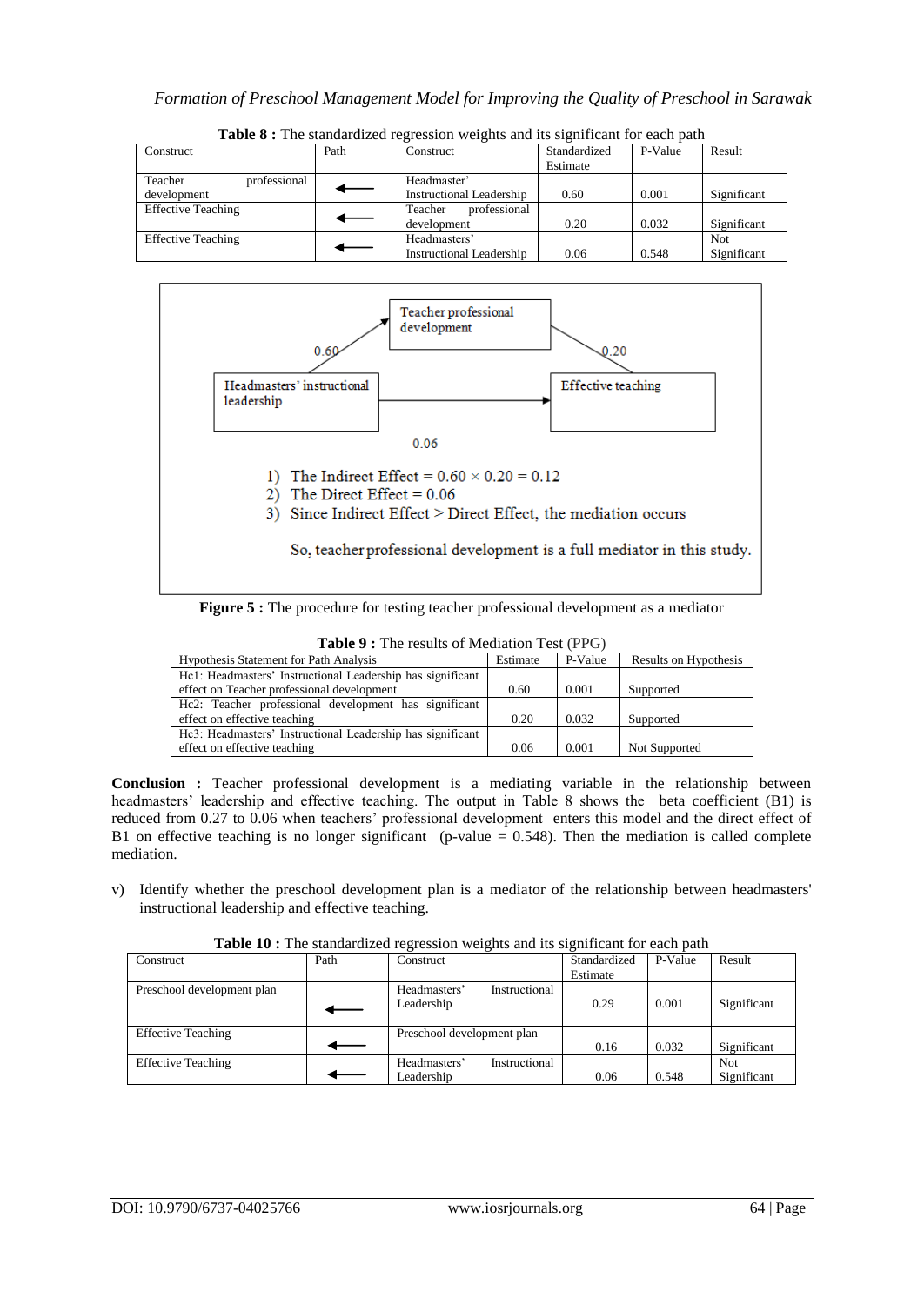

**Figure 6:** The procedure for testing preschool development plan as a mediator

| <b>Table 11:</b> The results of Mediation Test (PPP) |  |  |  |  |  |  |  |  |  |
|------------------------------------------------------|--|--|--|--|--|--|--|--|--|
|------------------------------------------------------|--|--|--|--|--|--|--|--|--|

| <b>Hypothesis Statement for Path Analysis</b>                     | Estimate | P-Value | Results on Hypothesis |
|-------------------------------------------------------------------|----------|---------|-----------------------|
| Hd1: Headmasters' Instructional Leadership has significant effect |          |         |                       |
| on preschool development plan                                     | 0.29     | 0.001   | Supported             |
| Hd2: Preschool development plan has significant effect on         |          |         |                       |
| effective teaching                                                | 0.16     | 0.032   | Supported             |
| Hd3: Headmasters' Instructional Leadership has significant effect |          |         |                       |
| on effective teaching                                             | 0.06     | 0.548   | Not Supported         |

**Conclusion :** Preschool development plan is a mediating variable in the relationship between headmasters' leadership and effective teaching. The output in Table 11 shows the beta coefficient (B1) is reduced from 0.27 to 0.06 when preschool development plan enters this model and the direct effect of B1 on effective teaching is no longer significant (p-value  $= 0.548$ ). Then the mediation is called complete mediation.

#### **IV. Discussion and Conclusion**

The efficiency and success of the organization, especially the top preschools, mean the extensive involvement of all parties. In this case, the role of the headmaster is very important in moving the work culture of quality to all school staff. The top management should apply TQM concept in preschool so that the information can be distributed to all teachers effectively to improve the quality of preschool education.The findings show that parents' involvement in preschool, teachers' professional development and preschool plan are mediators that highly contribute to quality of the relation between instructional leadership of headmasters and effective teaching. However, headmasters' instructional leadership should fully implement TQM practices that will improve the quality of preschool education system in Sarawak.

#### **References**

- [1]. Deming, W. E. (1986). *Out of the crisis*. Massachusetts : MIT Center Advanced Engineering Study.
- [2]. Juran, J. M. (1989). *Juran on leadership for quality*. An executive handbook. New York: The Free Press.
- [3]. Crosby, P. B. (1986). *Quality without tears* : The Art of Hasslle-free Management. Singapore : McGraw-Hill.
- [4]. Oakland, J.S. (2003). *Total Quality Management: Text with cases* (third edition). London: Elsevier.
- [5]. Suntonrapo, D., Auyporn, R., & Thaweewat, P. (2009). An investigation of the effects between academic self-concept, nonacademic self concept and academic acievement. *Causal ordering models Research in Higher Education Journal* 2.
- [6]. Miquela Rivera. (2008). *The Hispanic Outlook in Higher Education, 18*.
- [7]. Jean, C. dan Karen, S. (2012). Principals' Perceptions of the use of Total Quality Management Concepts for School Improvement in Mauritius: Leading or Misleading? *The International Journal of Learnin,. Vol.18* (4).
- [8]. Evertson, C. M. dan Poole, I. R. (2008). *Proactive Classroom Management : 21st Century Education.* Vanderbilt University.
- [9]. Shahril Marzuki. (1997). *Kajian sekolah berkesan di Malaysia. Model lima faktor*, Universiti Kebangsaan Malaysia.
- [10]. Carpenter, D. M., & Ramirez, A. I. (2007). More than one gap: Dropout rate gaps between and among Black, Hispanic and White students. *Journal of Advanced Academic, 19*(1).
- [11]. Peterson, E. R., Rubin-Davies, C. M., Elley-Brown, M. J., Widdowson, D. A., Dixon. R. S, & Irving, E. S. (2011) . *Who is to Blame? Students, Teachers and parents view on who is responsible for student Achievement. Research in Education, 86*(1).
- [12]. Robinson, M. J., Lloyd, C. A., dan Rowe, K. J. (2008). The impact of Leadership on Student Outcomes: An Analysis of the Different Effects of Leadership Types. *Educational Administration Quarterly, Vol.44*(5).